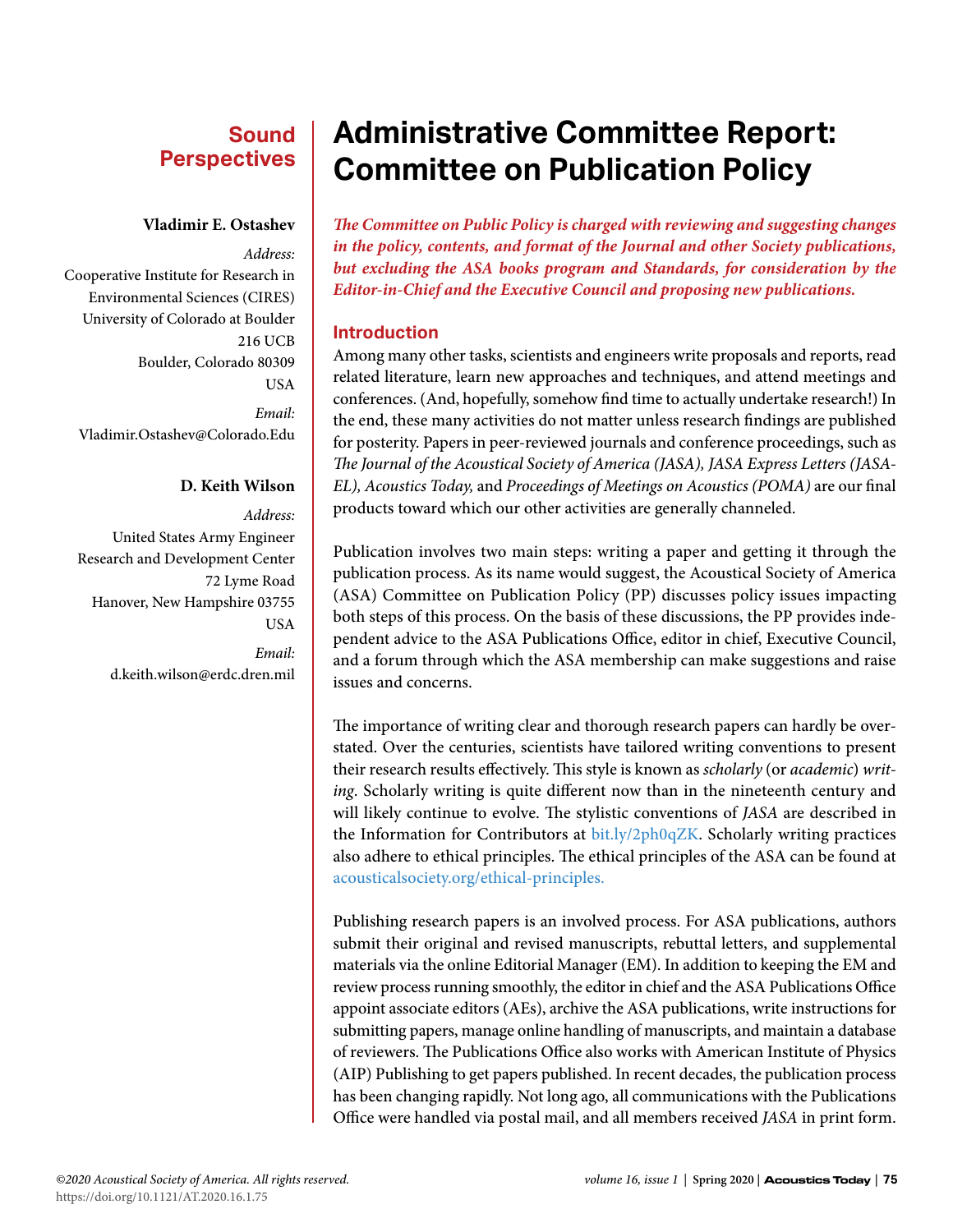Currently, the Publications Office is a *virtual* office, with staff spread out across the country.

All issues pertinent to scholarly writing and the publication process are discussed at meetings of the PP. The committee is composed of the chair,<sup>1</sup> 12 members, the editor in chief, and the ASA president-elect. Because different areas of acoustics have somewhat differing styles for scholarly writing and presenting research results, the members are selected from the entire spectrum of the ASA technical committees. The PP meets twice yearly during regularly scheduled ASA meetings. The PP also invites guests, such as the editors of *JASA-EL, Acoustics Today*, and *POMA*, as well as representatives from the ASA Publications Office, AIP Publishing, and ASA Student Council to participate in the discussions. In total, about 25 people with different backgrounds typically participate in the committee meetings, which enables consideration of every topic from various perspectives.

#### **Examples of Recent Topics**

The PP has a website (see [asapublicationpolicy.org](http://asapublicationpolicy.org)) that provides background information and archives past meetings topics. To clarify the scope of the PP, we present some topics that have been discussed during the past several years.

#### *Ethical Principles*

All manuscripts and abstracts submitted to ASA journals must adhere to the ASA Ethical Principles. These principles state, among other things, that research involving human subjects and animals should be done according to an existing governing authority, authorship should be limited to those who actually contributed to a publication, errors in published data should be corrected, and any potential or perceived conflict of interest should be disclosed. The ASA ethical principles were approved by the ASA Executive Council in 2004. Because some parts of the current ethical principles are less detailed than those in other societies and would benefit from clarification, the Publications Office and PP decided recently to update and extend the ASA Ethical Principles. The PP has been working on a draft revision of the ASA Ethical Principles.

### *Plagiarism and Text Recycling*

Another timely topic being discussed by the PP is plagiarism, including self-plagiarism and text recycling. Plagiarism, which is a serious form of research misconduct, is facilitated by modern technology. An example of self-plagiarism would be when an author repeats (or "recycles") extended portions of their own previous text without proper citation and quotation marks. Such a practice may be regarded as an unethical attempt to receive credit for multiple publications based on the same work or it may violate copyrights of prior publications. The ASA Publications Office employs software, called Similarity Check/iThenticate (see [ithenticate.com\)](http://ithenticate.com), that enables automatic detection of most plagiarism and text recycling. The software identifies potential articles of concern and calculates the degree of overlap. The PP is working on recommendations for implementing this software to check new submissions and to advise on best practices for preventing plagiarism and text recycling.

#### *What Is a Prior Publication?*

Related to the issue of text recycling, one might ask what constitutes prior publication. This is not a trivial question to answer. There is a consensus that papers in peer-reviewed journals, chapters in books, and books *are* prior publications. But what about publications such as PhD theses, preprints in arXiv, proposals, reports, and noncopyrighted papers in conference proceedings? Can the text from these publications be partially or fully recycled? (The ASA allows *POMA* publications, for example, to be revised into publications for *JASA*.) The PP has been considering this topic. The recommendations will be reflected in updated *JASA* policy statements and instructions.

#### *Updates from American Institute of Physics Publishing*

Most meetings of the PP include an update from AIP Publishing, which oversees the publication of ASA journals. These updates are very important because the process of publishing ASA journals is a collaborative effort between the ASA Publications Office and AIP Publishing.

#### *Simplifying the Submission Process*

Currently, two versions of a manuscript must be submitted to *JASA* and *JASA-EL*: one with figures embedded and the other with figures collected at the end. It would, of course, be easier for authors, AEs, and reviewers to deal with only one version of a manuscript with the figures embedded. The PP initiated discussions with AIP Publishing to determine whether a manuscript with figures embedded can be used in production. If implemented, this would make a submission process easier.

*<sup>1</sup>Vladimir Ostashev has chaired the Committee on Publication Policy since 2018. Keith Wilson chaired the Committee from 2012 to 2018.*